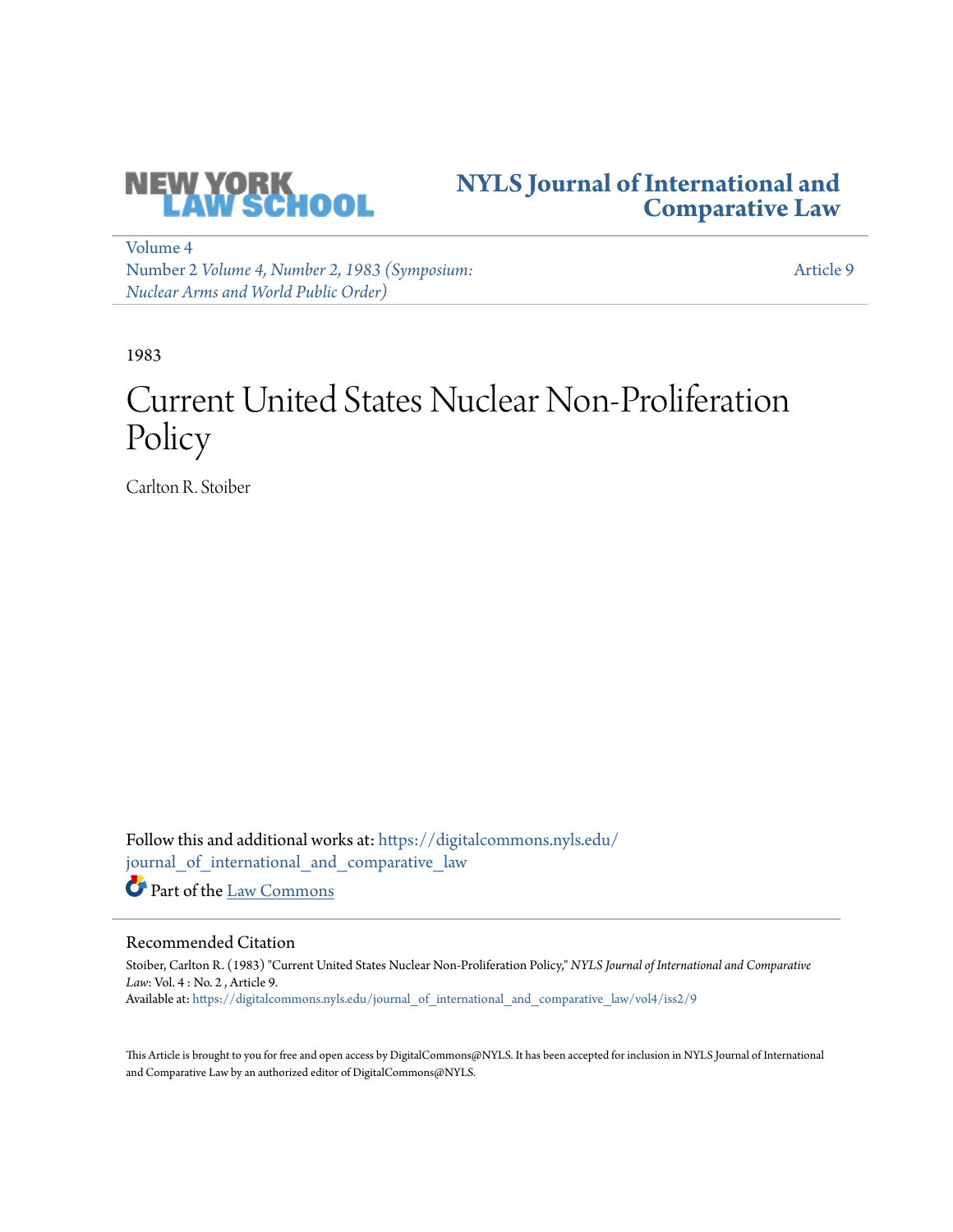### CURRENT UNITED **STATES NUCLEAR NON-**PROLIFERATION POLICY

#### *CARLTON R. STOIBER\**

I appreciate the opportunity to discuss current United States nuclear non-proliferation policy at this symposium on the timely and important subject of Nuclear Arms and World Public Order.

Today I will be speaking primarily about policy, not law. I would, however, like to emphasize at the outset that the non-proliferation field, unlike many other areas of international relations, is crowded with legal instruments which seek to govern certain aspects of this extremely complex assortment of technological, economic, foreign policy and national security issues. On the international level, there are broad multilateral instruments such as the 1968 Nuclear Non-Proliferation Treaty  $(NPT)$ ,<sup>1</sup> the Statute of the International Atomic Energy Agency,<sup>2</sup> the Latin American Nuclear Free Zone or Tlatelolco Treaty<sup>3</sup> and two sets of related guidelines for nuclear exports adopted by the nuclear supplier nations." There are also a large number of bilateral

**3.** Treaty for the Prohibition of Nuclear Weapons in Latin America (Tlatelolco Treaty), Feb. 14, **1967,** 634 U.N.T.S. 281.

4. The first set of guidelines was incorporated in memoranda addressed to the Director General of the International Atomic Energy Agency in 1974. It represented the efforts of a group of nuclear exporter nations which had signed the Non-Proliferation Treaty, including the United States and the Soviet Union, to coordinate their export policies and more effectively assure compliance with Article III.2.b of the Treaty. IAEA Doc. INFCIRC/209 and 209/Add. 2, *reprinted in* L. **SANDERS,** SAFEGUARDS **AGAINST Nu-CLEAR PROLIFERATION** 58 **(1975).**

In January **1978,** these guidelines were used as the basis for a substantially similar compilation devised **by** the Nuclear Supplier Group, whose participants included France, a non-NPT party. These arrangements, which came to be called the "London Club Guidelines," comprise factors to be evaluated in the transfer of nuclear technology, a "trigger list" of items to be controlled for non-proliferation purposes and a memorandum clarifying the "trigger" listing. Unlike the Zangger Committee Guides, which cover only exports of commodities, the London Club Guidelines also cover the transfer of technology or information. **IAEA** Doc. INFCIRC/254 **(1978).** *See* **J. YAGER, INTERNATIONAL Co-**

*<sup>1.</sup>* **\*** Director, Office of Nuclear Export and Import Control, United States Department of State. B.A., J.D., University of Colorado; LL.M., University of London; Diploma (cum laude), Hague Academy of International Law, Netherlands.

<sup>1.</sup> Treaty on the Non-Proliferation of Nuclear Weapons, *opened for signature* July 1, **1968,** 21 U.S.T. 483, T.I.A.S. No. **6839, 729** U.N.T.S. 161.

<sup>2.</sup> Statute of the International Atomic Energy Agency, Oct. **26, 1956, 8** U.S.T. **1093,** T.I.A.S. No. **3873, 276** U.N.T.S. 3 (entered into force for the United States July **29, 1957).**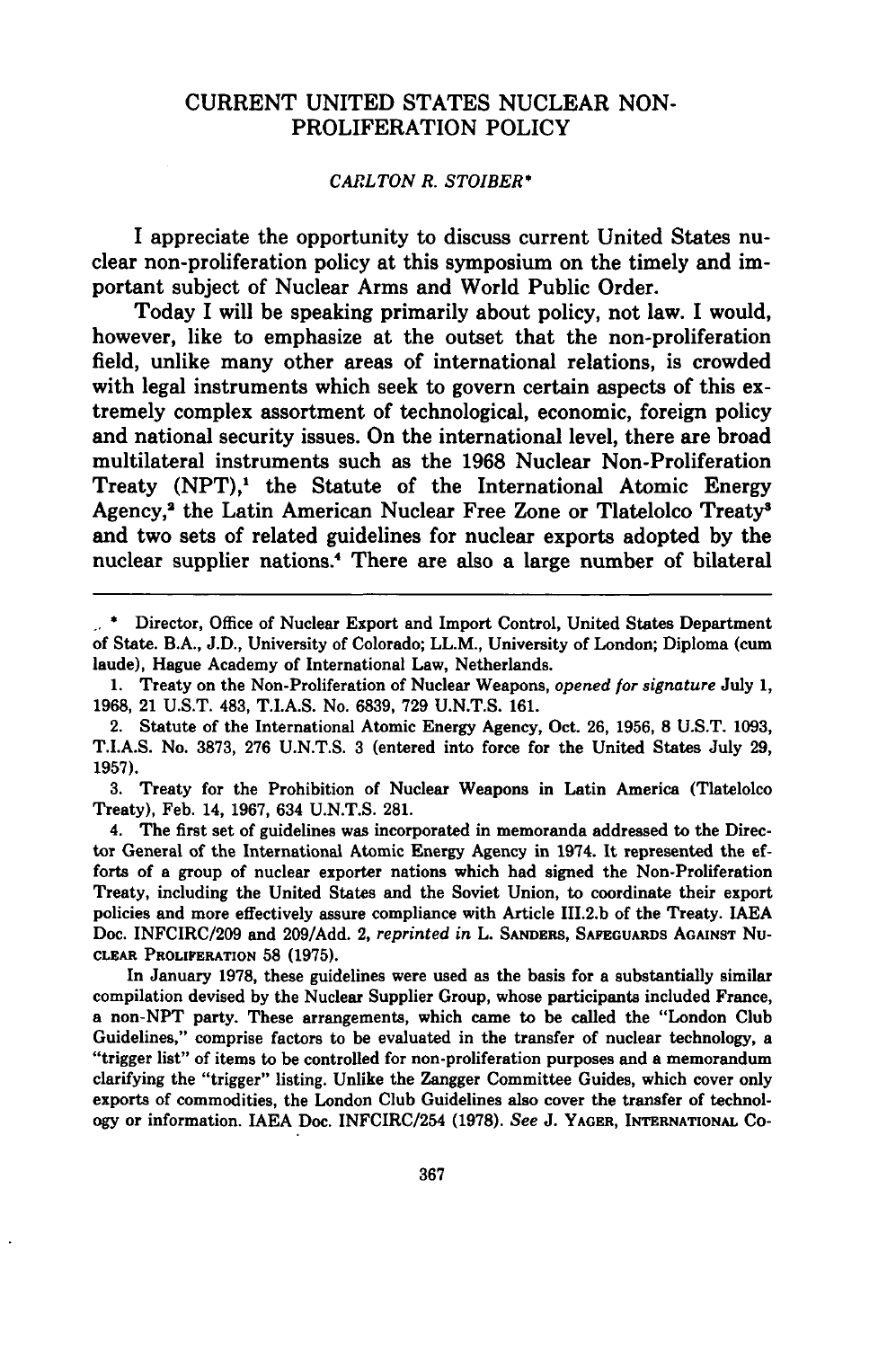nuclear cooperation agreements between various nations, which define the conditions-including non-proliferation requirements-under which nuclear commerce is to be conducted.<sup>5</sup> There are approximately thirty such instruments which govern United States relations with other nuclear trading partners.'

An important objective of United States non-proliferation policy is to support and strengthen these multilateral instruments. The United States is, of course, a party to the Non-Proliferation Treaty and was one of its primary sponsors. United States law states that we will "strongly encourage nations which have not ratified the Treaty on Non-Proliferation of Weapons to do so at the earliest possible date."7 In his non-proliferation message of July **16, 1981,** President Reagan reaffirmed that policy,<sup>8</sup> and the Administration has taken every opportunity to urge non-adherents to join the Non-Proliferation Treaty regime. In this regard **I** am happy to report that just recently, Uganda deposited in Washington its instrument of accession to the **NPT,** making it the 119th country to do so. Legal scholars can debate whether or not this broad acceptance makes the **NPT** *jus cogens <sup>9</sup>*What is certain, however, is that it is one of the broadest multilateral treaty regimes in existence. On the regional level, in **1981** the current Administration successfully urged the Senate to ratify Protocol **I** of the Latin American Nuclear Free Zone Treaty." This constituted the final step necessary for the United States to participate fully in that treaty regime.

**OPERATION IN NUCLEAR ENERGY 36-38, 96-97 (1981).**

*<sup>5.</sup> See generally* **J. YAGER, INTERNATIONAL COOPERATION IN NUCLEAR ENERGY at** 43, **64-65 (1981)** (a discussion of trends and agreements related to the peaceful use of nuclear energy).

*<sup>6.</sup> Id.* at **26;** *See Atoms for Peace Manual: A Compilation of Official Materials on International Cooperation for Peaceful Uses of Atomic Energy,* **S.** Doc. No. 84-55, 84th Cong. 1st Sess **370 (1955).** *See, e.g.,* Agreement for Cooperation Concerning Civil Uses of Atomic Energy, July **17, 1972,** United States-Brazil, **23 U.S.T. 2477,** T.I.A.S. No. **7439;** Agreement for Cooperation Concerning Civil Uses of Atomic Energy, June **13, 1968,** United States-Philippines, **19 U.S.T. 5389,** T.I.A.S. No. **6522.**

**<sup>7.</sup>** Nuclear Non-Proliferation Act, 22 **U.S.C. §** 3201(c) **(1979).**

*<sup>8.</sup> See* N.Y. Times, July **17, 1981,** at A4, col. **1.** In his *Statement on Nuclear Spread,* President Reagan outlined a policy framework for furthering the long-standing national objective to limit nuclear weapon proliferation. *Id.*

**<sup>9.</sup>** *Jus cogens* is a category of international law comprised of preemptory norms and inalienable rights. The concept of *jus cogens* includes the notion of a global bill of rights, as well as a law higher than the law of nations, so fundamental that it cannot be changed **by** agreement. For a thorough discussion of *jus cogens,* see M. **McDOUGAL,** H. **LASWELL &** L. **CHEN, HUMAN RIGHTS AND WORLD PUBLIC ORDER 339-50 (1980).**

**<sup>10.</sup>** *Nuclear Nonproliferation Policy: Hearings before the Subcomm. on Energy, Nuclear Proliferation, and Government Processes,* 97th Cong., 1st Sess. **10-28 (1981) (testimony of James** L. Buckley, Under Sec., Security Assistance, Science and Technology, State Dept.).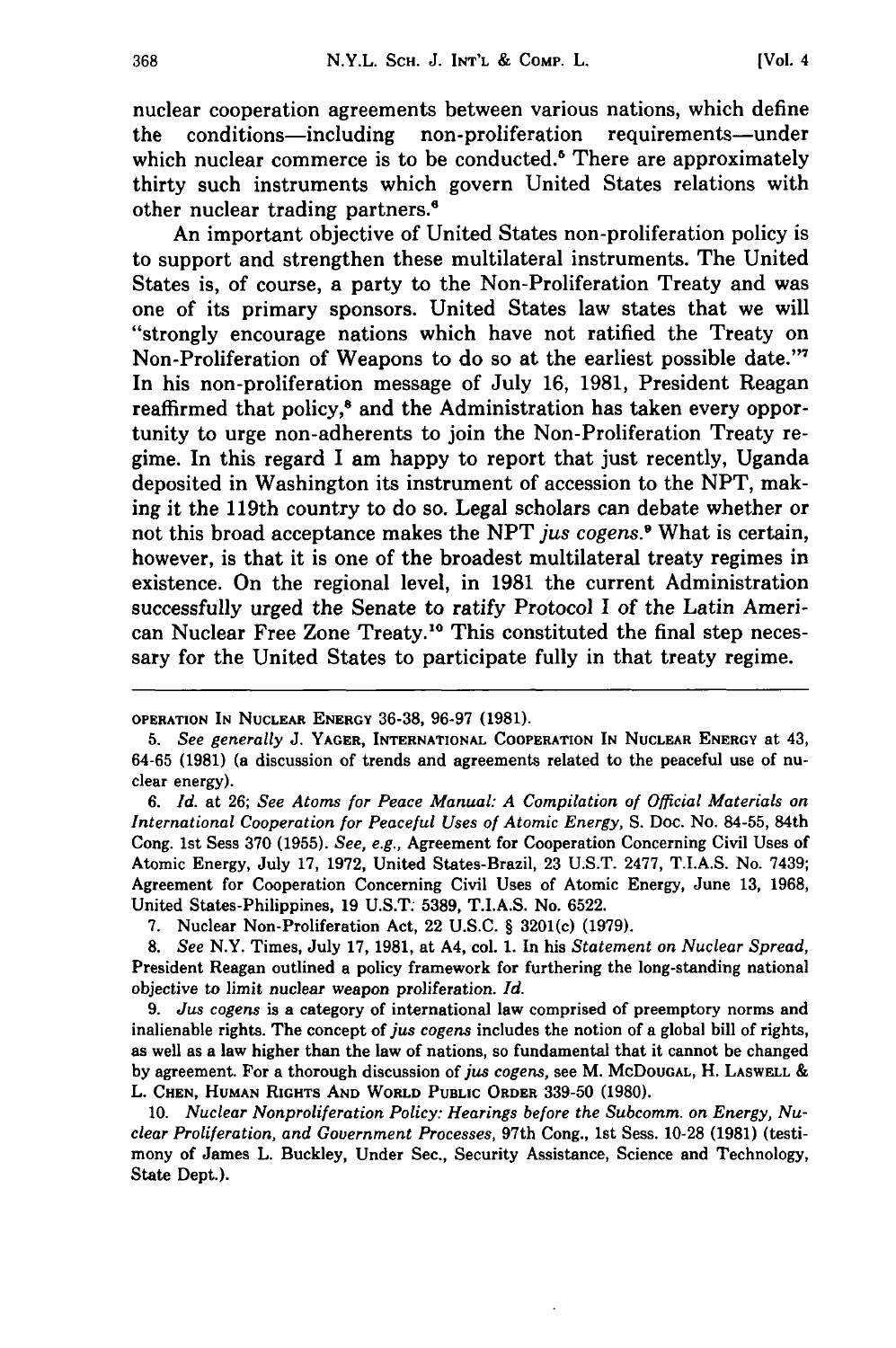Regarding domestic law, most nations, certainly all major nuclear supplier nations, have enacted legislation defining the requisites for participation in nuclear trade. In the United States, the statutory framework for our non-proliferation policy is contained in the Nuclear Non-Proliferation Act of 1978 (NNPA)." This extremely long and complex enactment—it takes up thirty pages of small, single-spaced type in a recent congressional compilation-provides detailed procedures, standards and policy objectives in the non-proliferation field. The NNPA effectively mandates how the United States government will conduct its international nuclear business. It would be impossible in a short presentation to go into detail on the very specific interagency procedures and criteria set forth in the statute. In brief, it requires a complex review of proposed nuclear exports by United States government agencies, including the State Department, Department of Energy, Arms Control and Disarmament Agency and Defense Department. If this review determines that an export satisfies statutory criteria, a favorable recommendation is transmitted **by** the Executive Branch to the independent Nuclear Regulatory Commission (NRC), the licensing agency for such transactions. NRC licensed exports include major items of nuclear equipment and nuclear materials such as enriched uranium for nuclear reactor fuel. If the NRC disagrees with the Executive Branch's judgment, it will not issue the license, but will refer the matter to the President, who may authorize the export upon making the required statutory findings. The President's executive order authorization may, in turn, be overridden by congressional action within certain time limits.

In addition to exports of nuclear equipment and materials, there are nuclear-related transactions which require the approval of other United States agencies. Again, I shall not descend into detail; however, there are two important kinds of transactions that are implemented by the Department of Energy. One involves so-called "subsequent arrangements."12 This term of art applies to United States government approval of certain nuclear activities in foreign nations, such as reprocessing of United States-supplied fuel. The second type of activity involves transfers of certain kinds of nuclear technology to foreign countries.<sup>13</sup> By technology we mean information, whether written, oral or incorporated into components or devices.

Outside these tightly controlled exports, which have uniquely nuclear uses, there is a range of so-called "dual-use" exports which are

<sup>11. 22</sup> U.S.C. §§ 3201-3282 (1979).

<sup>12.</sup> See 42 U.S.C. **§** 2160 (1983).

<sup>13.</sup> See 42 U.S.C. § 2156 (1983).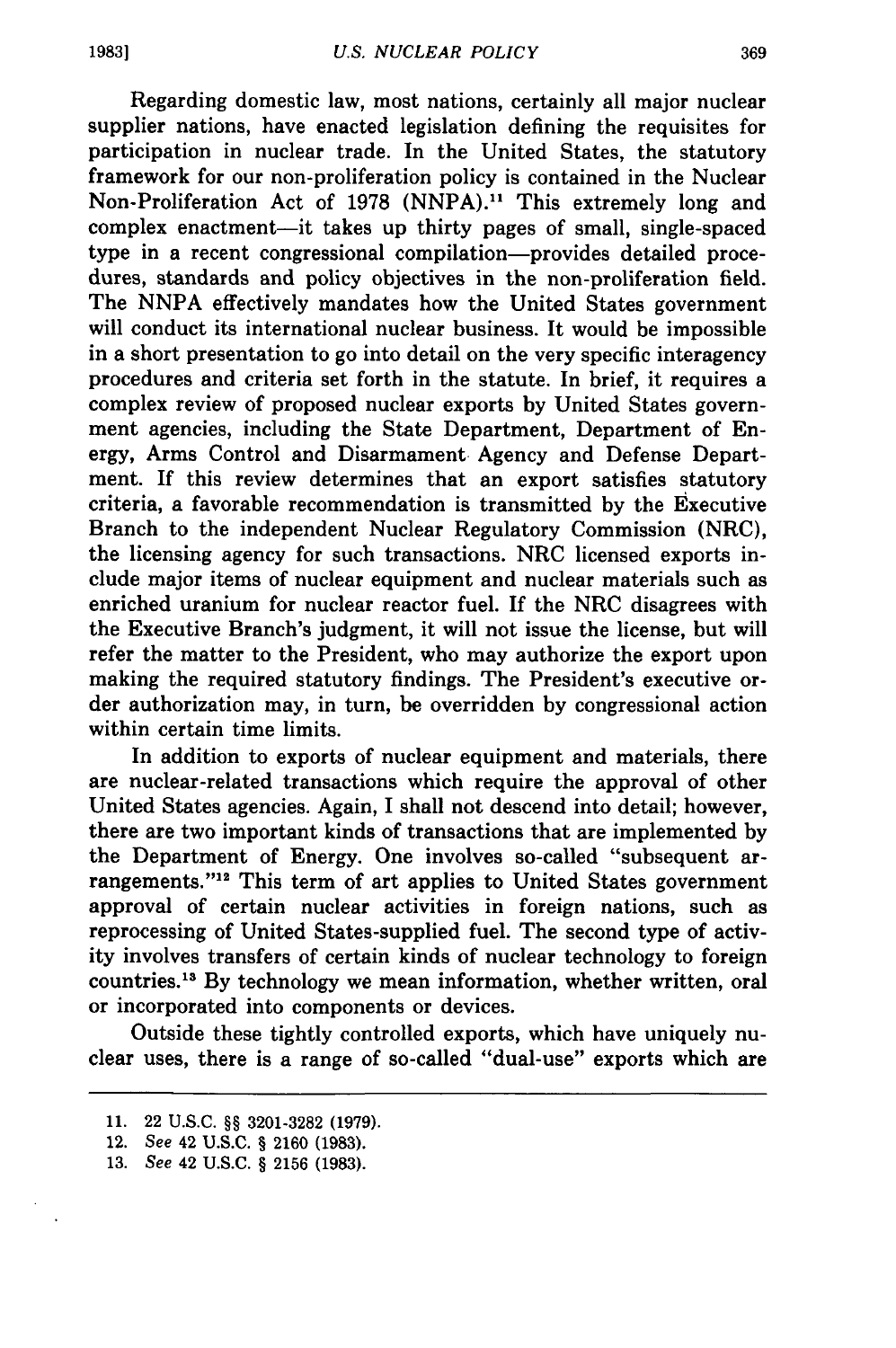licensed **by** the Department of Commerce. 14 These items are typically used in a range of non-nuclear industrial activities but may also have nuclear uses. **A** good example of such a commodity is a sophisticated computer which may be used either to control certain processes in a nuclear power plant or to handle the payroll of a national railroad system. **A** nuclear referral list of sensitive items has been prepared, and such items are reviewed for their proliferation sensitivity **by** an interagency group called the Subgroup on Nuclear Export Coordination.<sup>15</sup> One of my responsibilities is to chair this interagency body.

With this very brief overview of our nuclear export system, let me now move to the primary focus of these remarks—United States nonproliferation policy. As with past administrations, the present Administration places a very high priority on this subject. **A** clear statement of this high-level concern was contained in a recent address of Secretary of State George Shultz in the United Nations General Assembly.

But as important as these [strategic] negotiations are, the problem of arms control cannot be left to the two superpowers. The threat of nuclear proliferation extends to every region in the world and demands the attention and energy of every government. This is not solely, or even primarily, a concern of the superpowers. The non-nuclear countries will not be safer if nuclear intimidation is added to already deadly regional conflicts. The developing nations will not be more prosperous if scarce resources and scientific talent are diverted to nuclear weapons and delivery systems.

Unfortunately, as the task becomes more important, it also becomes more difficult. Greater quantities of dangerous materials are produced, and new suppliers emerge who lack a clear commitment to non-proliferation. But the technology that helped to create the problems can supply answers as well. Vigorous action to strengthen the barriers to aggression and to resolve disputes peacefully can remove the insecurities that are the root of the problem. The United States, for its part, will work to tighten export controls, to promote broader acceptance of safeguards, to urge meaningful actions when agreements are

<sup>14.</sup> *See* Special Nuclear Controls, **15** C.F.R. § **378 (1983).**

**<sup>15.</sup>** Participants in the Subgroup on Nuclear Export Coordination **(SNEC)** are: **(1)** The Department of State, which chairs; (2) the Department of Energy; **(3)** the Department of Commerce; (4) the Department of Defense; **(5)** the Arms Control and Disarmament Agency and **(6)** the Nuclear Regulatory Commission. *Controls on Exports of Nuclear-Related Goods and Technology: Hearings Before the Subcomms. on International Security and Scientific Affairs and International Economic Policy and Trade of the House Comm. on Foreign Affairs,* 97th Cong., 2nd Sess. **15 (1982).**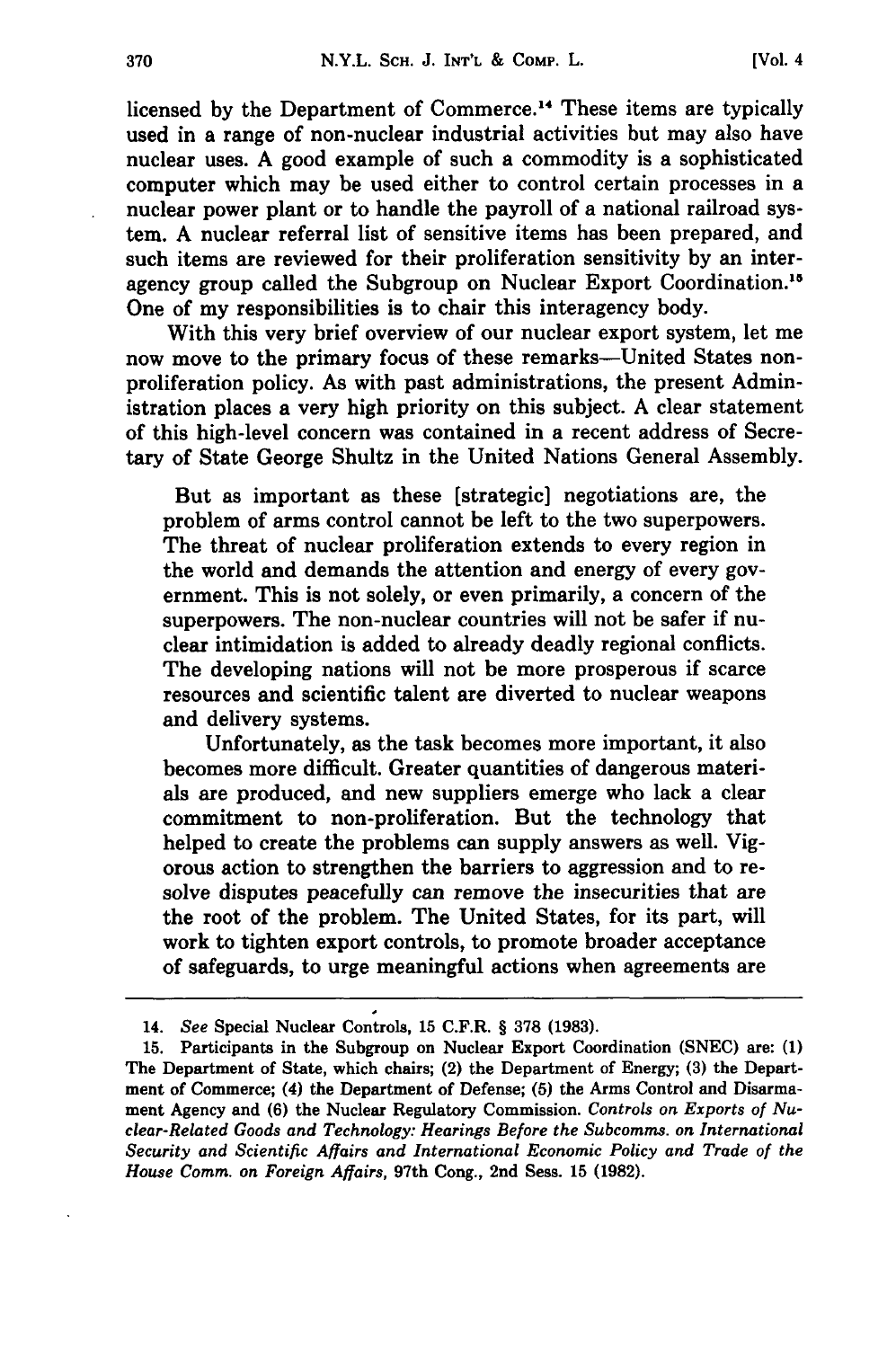violated, and to strengthen the International Atomic Energy Agency. As our action last week in Vienna should make clear, we will not accept attempts to politicize—and, therefore, emas $culate$ -such vital institutions.<sup>16</sup>

I think it is important to emphasize the very large measure of continuity in United States policy on non-proliferation. This results not only from the presence of a detailed statutory framework in this field, but also from the existence of a broad, longstanding bipartisan consensus in this country about the crucial importance of restraining the spread of nuclear explosives to countries which do not presently possess such devices. The President's non-proliferation statement of July 16, 1981 also emphasized the important relationship between nonproliferation and United States national security.<sup>17</sup> There are two areas, however, in which the policy of this Administration differs to some extent from that of past administrations, and I would like to briefly touch upon these differences of approach. First, there has been a greater emphasis on the United States role as a reliable nuclear supplier. Section **2(b)** of the Non-Proliferation Act states that the United States will "take such actions as are required to confirm the reliability of the United States in meeting its commitments to supply nuclear reactors and fuel to nations which adhere to effective non-proliferation policies **. . ."18**

The reliability of supply policy extends to those nations which share our basic non-proliferation objectives. There is a linkage here between United States nuclear supply and adherence **by** our trading partners to firm non-proliferation commitments. Those who undertake these commitments should have the benefit of a predictable and assured source of United States nuclear supply. Those who will not provide such assurances will not receive these benefits. One important way in which we have attempted to stabilize and improve our reliability is the Administration's decision not to seek changes in the basic statutory framework for our nuclear commerce. Although there are aspects of the NNPA which might have been amended to be more consistent with the Administration's views, we decided *not* to seek such changes, feeling that a disruptive legislative debate over the NNPA would cast further

**<sup>16.</sup>** U.N. GAOR (forthcoming), **U.N.** Doc. **A/37/PV 11 (1982).**

**<sup>17.</sup>** *See* N.Y. Times *supra* note **8.** President Reagan indicated United States security depends on the degree international nuclear capability is contained. He stated his administration is committed to "improving regional and global stability and reducing the motivations that can drive countries toward nuclear explosives" as a means of achieving both of these ends. *Id.*

**<sup>18.</sup>** 22 **U.S.C.** § **3201(b) (1979).**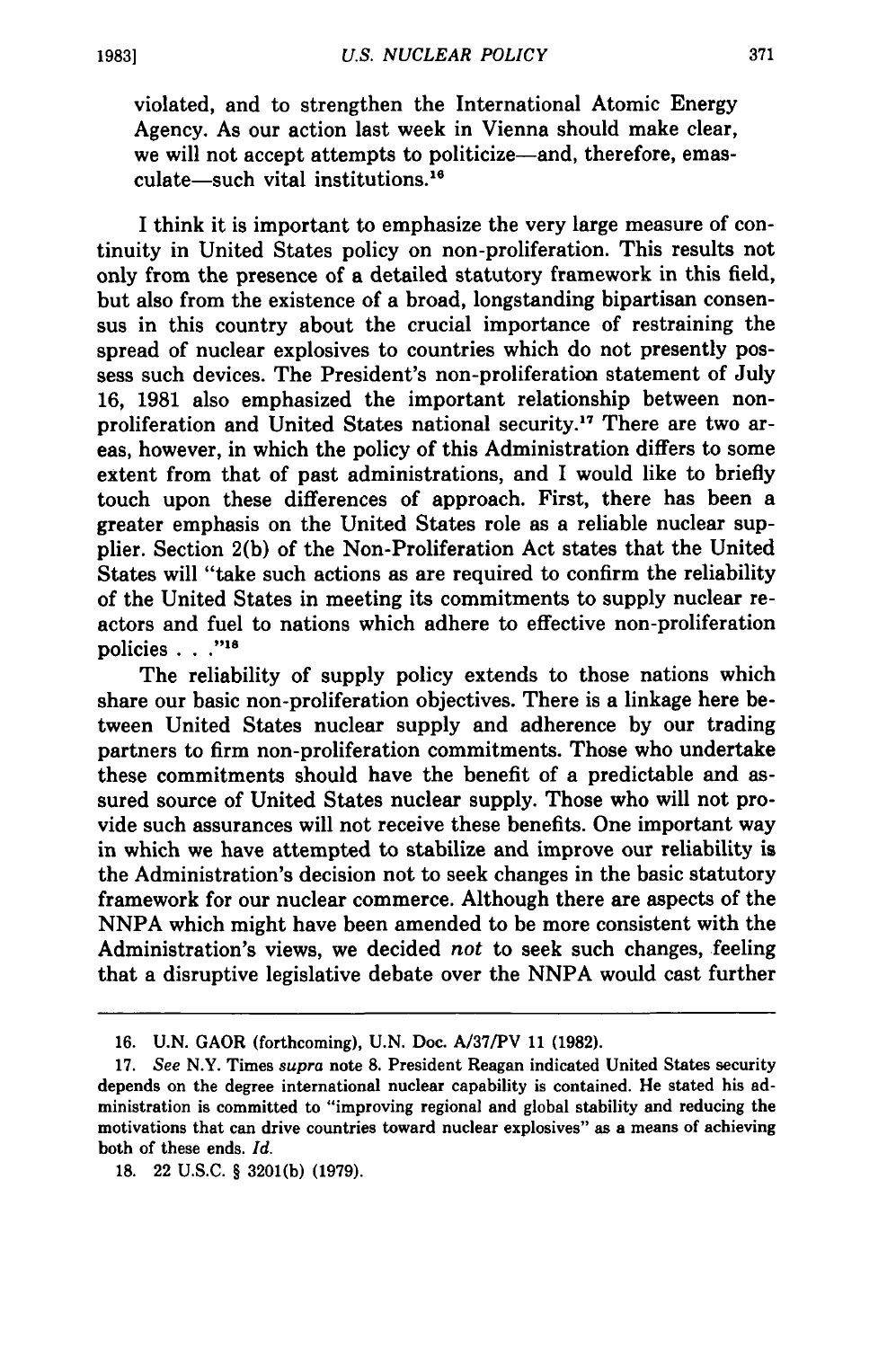doubt on the consistency of our national policy.

Another important aspect of reliability is the emphasis on cooperation rather than unilateral action. Previous United States nonproliferation efforts were severely criticized **by** some other nations for imposing major changes in the standards and procedures for our nuclear cooperation without prior consultation and agreement.<sup>19</sup> Of course, it is not always possible to obtain full agreement on controversial policy changes. This Administration is, however, endeavoring to implement its non-proliferation policy with a maximum of consultation and prior notice to other nations who may be affected **by** our activities. Nevertheless, after such notice and consultation, we may still take actions different from those preferred **by** others. This approach can reduce some of the negative reactions which may flow from the abrupt implementation of new policies without such prior exchanges.

We have received positive reactions from other nations to what they regard as a less confrontational approach to nuclear issues. For example, at this year's Uranium Institute meeting in London in early September, a representative of the French **CEA** (that nation's nuclear agency) noted the United States policy as a positive development, stating that: "most governments now understand that the most efficient developments are not necessarily the most spectacular, and that the first prerequisite for an effective non-proliferation policy is a real worldwide consensus, rather than attempts to dictate new rules through unilateral decisions."20

**A** second difference with previous policy involves the greater willingness of this Administration to distinguish between different nations in determining the kind of nuclear cooperation we will permit.

In matters of non-proliferation, just as in every other aspect of foreign policy, concrete distinctions sometimes have to be made among the various countries of the world. President Reagan stated in July **1981** that the United States will not inhibit civil reprocessing and breeder reactor development in countries with advanced nuclear programs where such development is not a proliferation risk.<sup>2</sup>

Consistent with this position, the President approved a limited approach toward the reprocessing of material subject to United States consent rights and toward the use of plutonium derived from that material.<sup>22</sup> This approach is designed to give our close allies and nuclear

**<sup>19.</sup>** *See* W. POTTER, **NUCLEAR** POWER **AND** NONPROLIFERATION **21-33 (1982).**

<sup>20.</sup> **URANIUM AND** NUCLEAR ENERGY: **1982, PROCEEDINGS OF THE SIXTH** INTERNATIONAL **SYMPOSIUM HELD BY THE URANIUM INSTITUTE (1983).**

<sup>21.</sup> **DEP'T ST. BULL.,** Sept. **1981,** at **60-61** (President's statement, July **16, 1981).**

<sup>22.</sup> *See generally Legislation to Amend the Nuclear Non-Proliferation Act of 1978: Hearings on H.R. 6032 and H.R. 6318 before the Comm. on Foreign Affairs and its Sub-*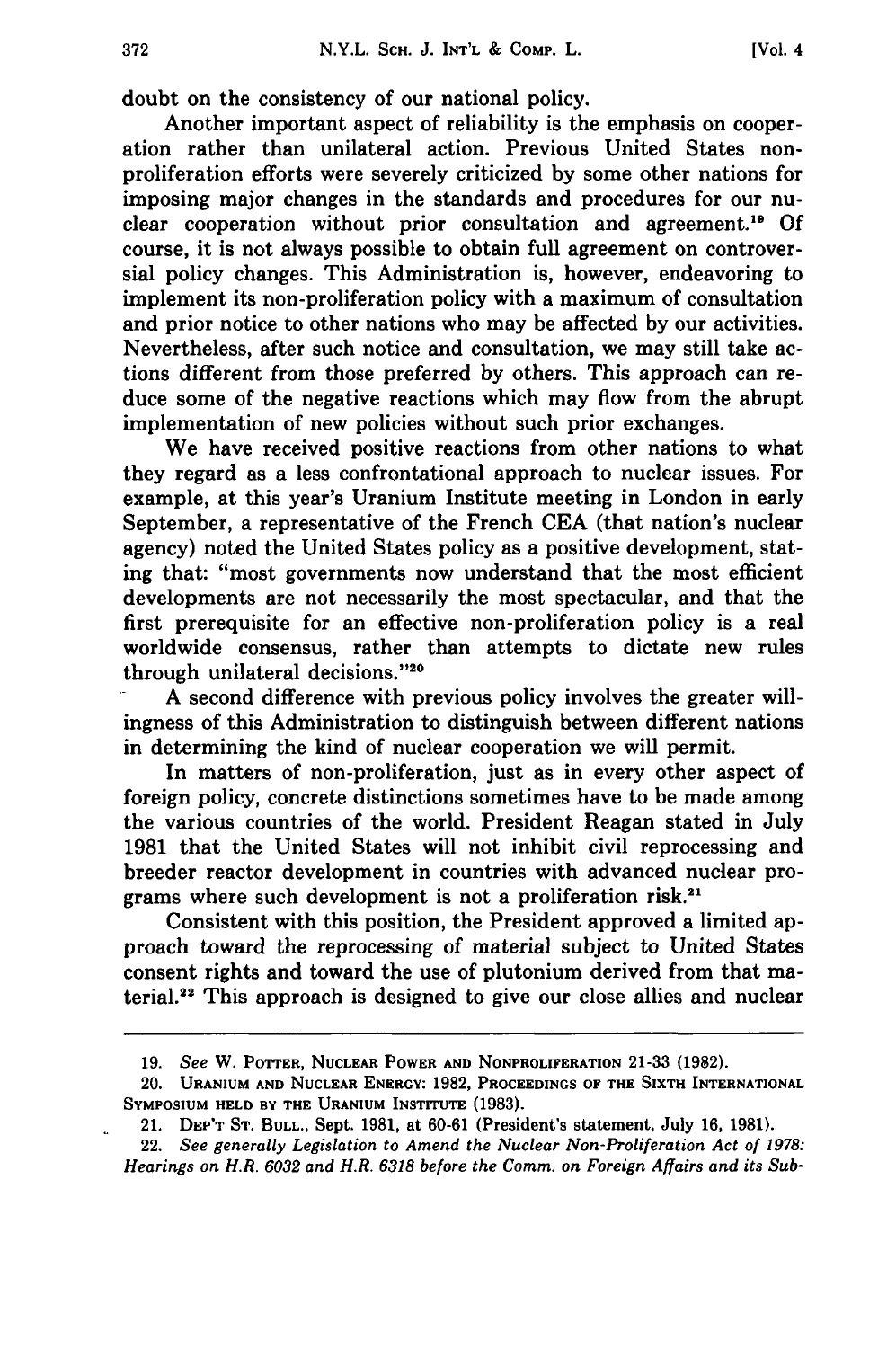trading partners a firmer and more predictable basis upon which to plan their vital energy programs, while at the same time furthering our non-proliferation objectives, including the strengthening of controls over civil plutonium.

Specifically, we are offering Japan and the countries of the European Atomic Energy Community (EURATOM) new, long-term arrangements for implementation of United States consent rights over the reprocessing and use of material subject to our agreement for peaceful nuclear cooperation. This advance, long-term approval would apply only for facilities and activities that we determine meet our strict statutory criteria. These offers are being made in the context of seeking new or amended peaceful nuclear cooperation agreements, which would be subject **.to** congressional review. Our willingness to take these steps presumes the continued strong commitment of these countries to our common non-proliferation efforts and to developing and implementing more effective controls over plutonium.

We are proposing this arrangement only to those few nations which have well defined and coherent, advanced nuclear programs and where reprocessing and plutonium use do not constitute a proliferation danger. Moreover, these countries have reprocessing technology as well as active research, development and demonstration programs for advanced nuclear fuel cycles using plutonium, and already possess sizable quantities of separated plutonium. Our policy does not endorse or encourage the spread of reprocessing and plutonium but recognizes that major programs already exist and that we must work realistically with our most important allies to ensure vigorous safeguards and controls over sensitive technology and materials.

This arrangement is not a radical departure from past practice. During the past two administrations, requests for reprocessing and plutonium use were approved on a case-by-case basis.<sup>23</sup> Past approvals have involved primarily reprocessing in Japan at Tokai Mura or the shipment of spent fuel from Japan, and a few other countries, to France and the United Kingdom for reprocessing.

In the time remaining I would like to mention several other impor-

*comm. on Int'l Security and Scientific Affairs and on Int'l Economic Policy and Trade,* 97th Cong., 2nd Sess. (1982). Mr. Richard Kennedy, Under Secretary of State and Ambassador-at-large for non-proliferation, predicted that "quiet, diplomatic steps and measured technical approach had the best chance of achieving nonproliferation objectives." N.Y. Times, Jun. 21, 1982, at A4, col. 4. *See also* R.T. Kennedy, *Nonproliferation: Where We Are and Where We're Going,* **DEP'T ST. BULL.,** Dec. 1983, at 52-57; R.T. Kennedy, *Challenges of the Nuclear Nonproliferation Regime,* **DEP'T ST. BULL.,** Jul. 1983, at 60-62.

<sup>23.</sup> W. POTTER, *supra* note 19, at 46-50.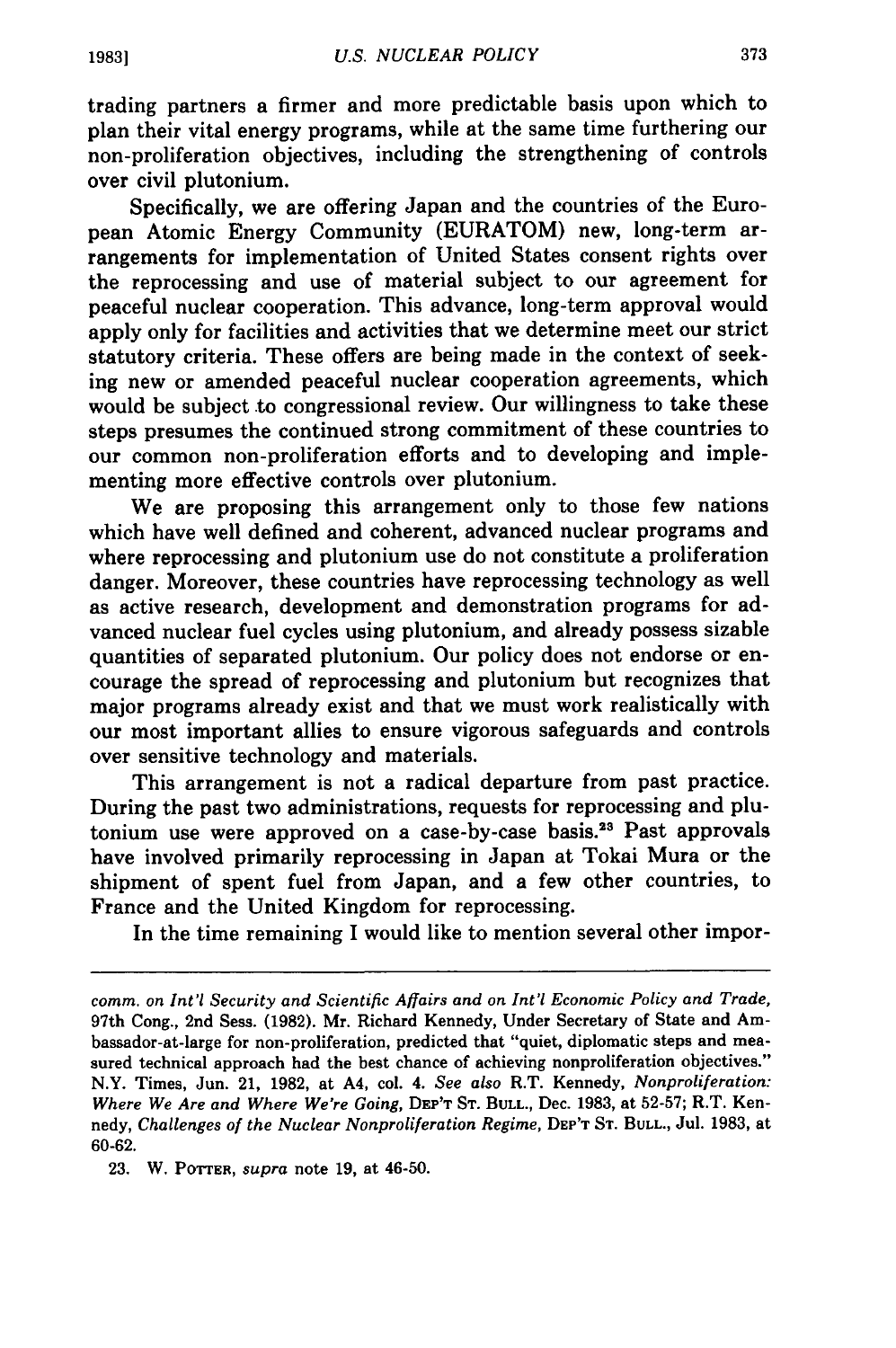tant non-proliferation initiatives we have put in motion.

The subject of the International Atomic Energy Agency (IAEA) has been the topic of intense discussion in the United States government since September 24, **1982,** when the United States and about fifteen other nations walked out of the IAEA's General Conference upon the rejection of the credentials of Israel's delegation to the meeting.24 As a result of this unlawful action, the United States announced that it would reassess its participation in **IAEA** activities. For the period of this reassessment, we suspended our financial contributions to the IAEA and cancelled participation **by** United States representatives in IAEA meetings, seminars and other activities.<sup>25</sup>

We took this step because of our growing concern about the increased politicization of an agency having crucial safeguard and technical responsibilities. Although the Israeli credentials denial triggered our reassessment, the trend of events in the IAEA-a trend in which political disputes not germane to the IAEA's responsibilities were increasingly being allowed to frustrate the effective conduct of IAEA business-could not be ignored. The United States reassessment was undertaken in full recognition of the extremely important, in fact, unique role that the IAEA plays in the international nuclear field.<sup>26</sup>

The United States has devoted considerable attention to concrete measures to strengthen the IAEA and its safeguards system. While the technical effectiveness of IAEA safeguards has improved steadily in recent years, it is still more uneven than is desirable. We are working both bilaterally, in cooperation with the IAEA secretariat, and multilaterally, through a number of special projects, to improve **IAEA** safeguards. Several of these efforts focus on the particular problem of safeguarding sensitive nuclear facilities.

For example, we are working to improve the quality and capabilities of the IAEA's inspectorate. Through courses given at United States laboratories and **by** United States experts who go to Vienna

**26.** Subsequent to the Nuclear Arms and World Public Order Symposium and the preparation of this commentary, the United States completed its reassessment and returned to the IAEA as a full participant. Since the reassessment, the Agency's meetings have been relatively free from the politicized rhetoric which threatened to undermine its important safeguards and nuclear assistance missions. The **U.S.** government hopes this positive trend in the IAEA will continue in the future.

<sup>24.</sup> Miller, *U.S. Walks Out as Atom Parley Bars the Israelis,* N.Y. Times, Sept. **25, 1982** at **Al,** col. **5.**

**<sup>25.</sup>** Gwertzman, *U.S. Vows to Halt U.N. Ties if Israel is Denied its Seat,* N.Y. Times, Oct. **17, 1982** at **Al,** col. **6** (late edition). In a statement issued **by** Mr. George Shultz, Secretary of State, the United States said it would hold up an **\$8.5** million payment owed the IAEA for the rest of **1982.** The United States also threatened to withdraw from any United Nations organization that voted to exclude Israel from participation. *Id.*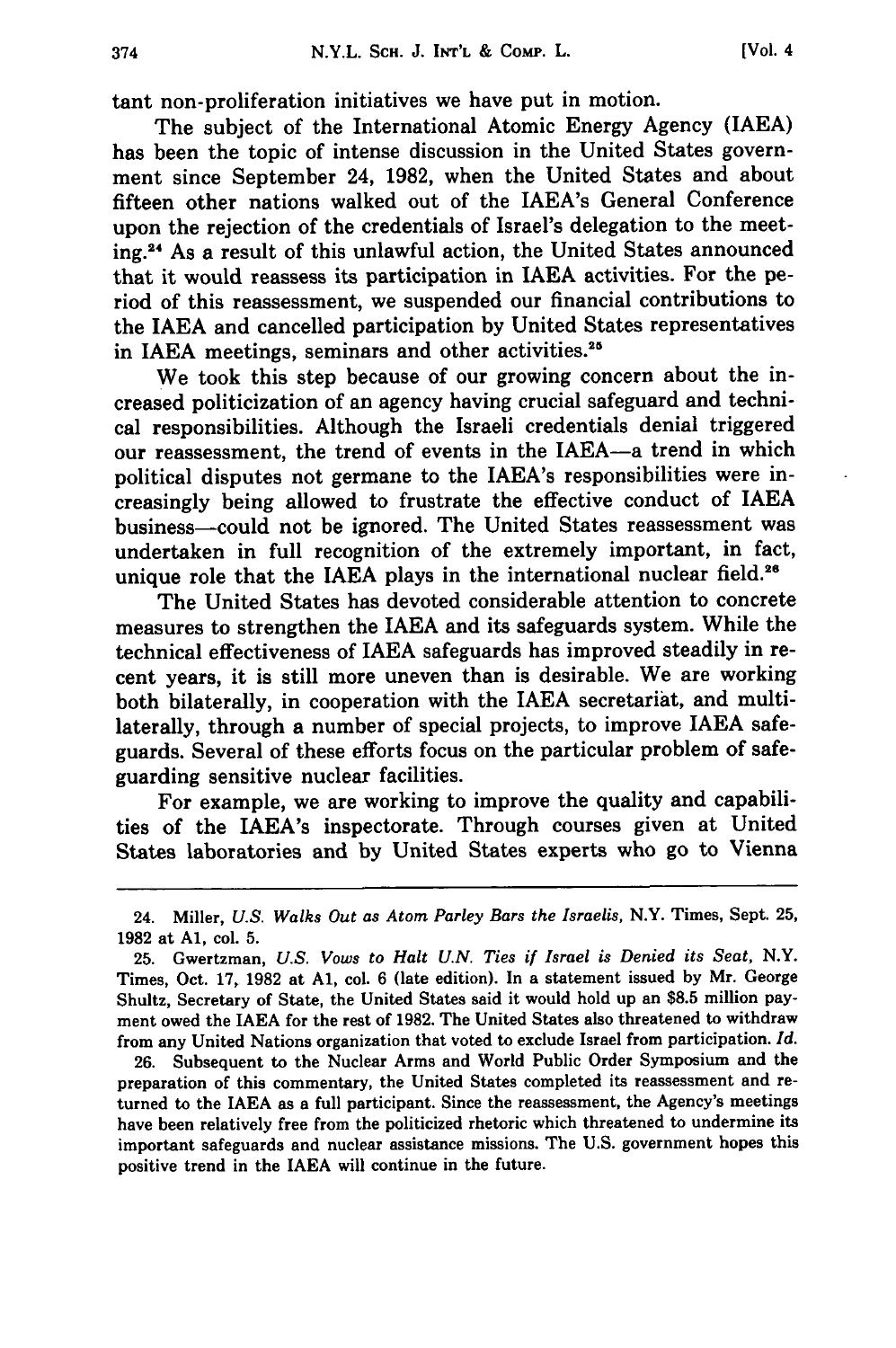solely for this purpose, IAEA inspectors are trained in new techniques and methods designed to enhance the effective and timely application of IAEA safeguards.

Similarly, in the area of safeguards instrumentation, we have developed over the past five years, explicitly for IAEA use, twenty types of equipment for verification of nuclear material. Some of the equipment is in routine use, and most of it is in great demand **by** the inspectorate. This should, in the next few years, lead to a significant increase in IAEA capabilities in the measurement of uranium and plutonium **by** non-destructive techniques.

Further, through our program of Technical Assistance to **IAEA** Safeguards, **213** mutually agreed upon projects have been completed since its inception in **1977** and another **50** are currently underway at a total cost of **\$27** million.

Considerable concern has been raised recently about the technical task of safeguarding sensitive enrichment and reprocessing facilities. We recognize the problem and are taking steps in cooperation with other countries to deal with it.

The United States recently concluded a successful multinational exercise called the Hexapartite Safeguards Project, which has now defined effective safeguard approaches for gas centrifuge enrichment plants. The other participants in this initiative were Australia, Japan, the United Kingdom, the Federal Republic of Germany and the Netherlands.<sup>27</sup> We also are continuing our work on reprocessing plant safeguards.

Another area in which the Administration has recently taken action in support of our non-proliferation policy involves the tightening of administrative controls over nuclear technology transfers. Section **57(B)** of the Atomic Energy Act provides authority for the control of nuclear technology exports **by** United States companies and for control over any retransfer of such technology **by** their licensees or other recipients of the technology.<sup>28</sup> Current regulations on this subject are contained in the Code of Federal Regulations.<sup>29</sup>

On February 4, **1983,** a Final Rule revising these regulations was published in the Federal Register by the Department of Energy.<sup>30</sup> Ex-

**<sup>27.</sup>** *See U.S. Policy on Export of Helium-3 and other Nuclear Materials and Technology: Hearings before the Subcomm. on Energy, Nuclear Proliferation, and Government Process of the Senate Comm. on Governmental Affairs,* 97th Cong., 2nd Sess. **13 (1982)** (statement of Richard Kennedy, Under Secretary of State).

**<sup>28.</sup>** Pub. L. No. **88-489** § 12, **78** Stat. **602, 605** (1964) (codified as amended at 42 **U.S.C.** § **2077 (b) (1976)).**

**<sup>29. 10</sup>** C.F.R. § **810 (1983).**

**<sup>30.</sup>** 48 Fed. Reg. **5218** (Feb. **4, 1983)** (codified at **10** C.F.R. § **810).** The major changes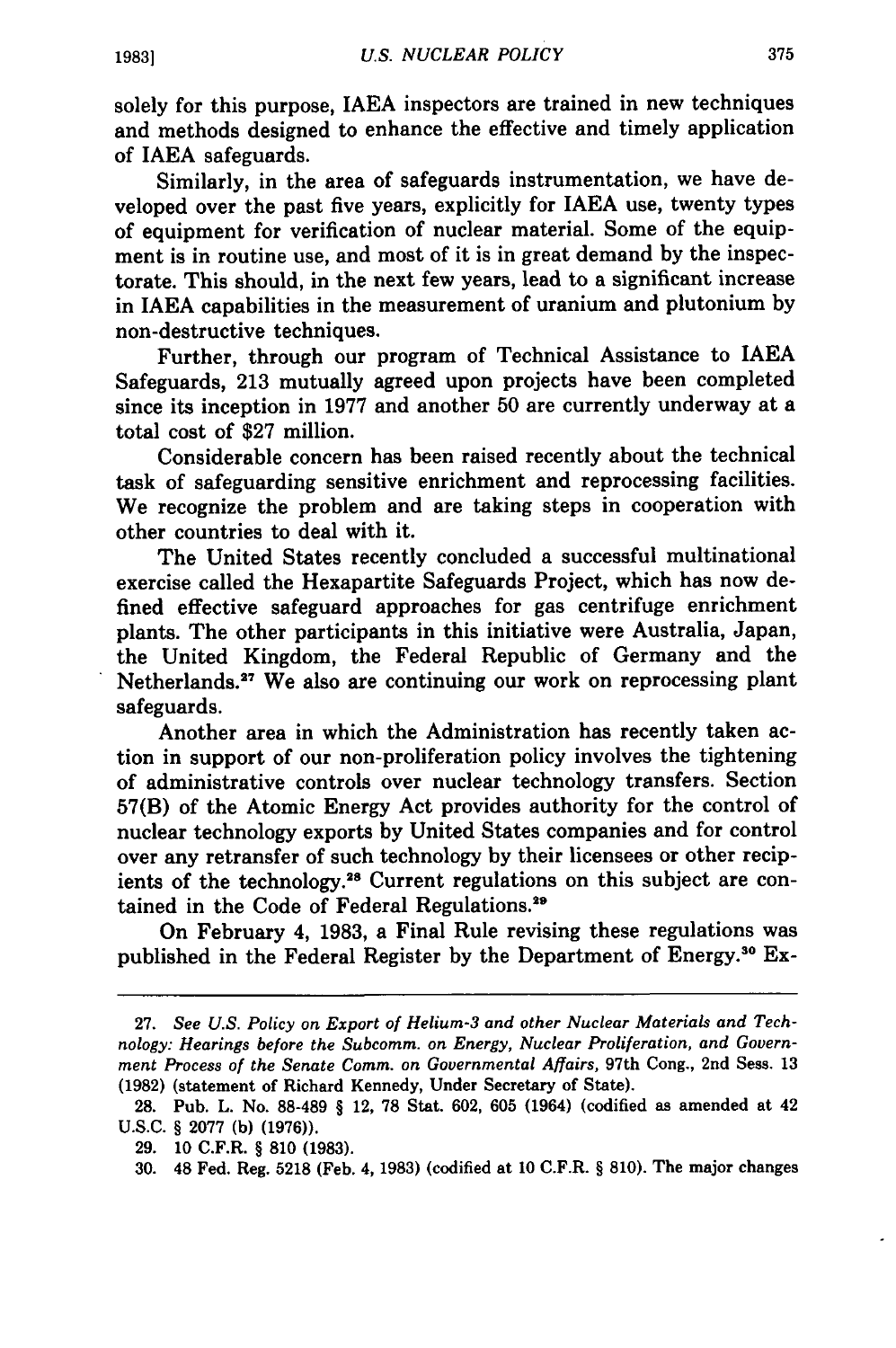ports of sensitive nuclear technology are subject to stringent controls under the Atomic Energy Act<sup>31</sup> and the Nuclear Suppliers Guidelines.<sup>32</sup> Activities not involving technology sensitive from the point of view of proliferation are generally authorized for nations outside the Communist bloc. Any activity by a foreign licensee or other entity of a United States company involving sensitive nuclear technology would require specific government approval. Until the recent changes, the export of reactor technology **by** a United States firm to a foreign licensee would have been authorized to all but certain embargoed destinations. Now this list has been expanded to include nations which have not ratified the **NPT** or accepted fullscope safeguards.3 " Four countries in regions of tension (Iran, Iraq, Libya and Syria) have also been listed, even

31. *See supra* note 28, §§ 2021-2284. The Atomic Energy Act includes various provisions limiting exports of sensitive nuclear technology. Sections 2074 and 2094, referring to foreign distribution of special nuclear material and source material, respectively, require an agreement for cooperation approved by the President and Congress. *Id.* Section 2153 outlines the procedure for Presidential and congressional approval. *Id.* Section 2155 details Nuclear Regulatory Commission and executive approval mechanisms for export licenses, in order to coordinate the export policy with the nuclear non-proliferation policy. *Id.* Finally, section 2156 lists various safety criteria governing United States nuclear exports, including physical security requirements. *Id.*

32. *See supra* note 4. The Nuclear Suppliers Guidelines were established in meetings held in London from 1975 through 1977. The Guidelines set forth a policy of restraint, requiring the recipient state to accept safeguards, such as international inspection, as well as to pledge not to use the transferred material, facility or technology to make a nuclear explosive device. The Guidelines also set limitations on the ability of the recipient to retransfer the materials or technology to third parties. *See* L. **DUNN, CONTROLLING THE BOMB** 41-2, **117 (1982).**

The London Suppliers Group includes Belgium, Canada, Czechoslovakia, France, Democratic Republic of Germany, Federal Republic of Germany, Italy, Japan, the Netherlands, Poland; Sweden, Switzerland, the United Kingdom, the United States and the Soviet Union. *Id.* at 41. Australia has subscribed to the Guidelines, and South Africa has recently stated that it will apply them to its own nuclear export activities as a matter of national policy.

**33.** *See supra* note **31.** The following nations have been included: Afghanistan, Albania, Algeria, Andorra, Angola, Antigua and Barbuda, Argentina, Bahrain, Belize, Bhutan, Brazil, Bulgaria, Burma, Chile, Comoros, Cuba, Czechoslovakia, Democratic People's Republic of Korea, Djibouti, Dominica, Estonia, Equatorial Guinea, German Democratic Republic (and Berlin, eastern sector), Guyana, Hungary, India, Iran, Iraq, Israel, Kampuchea, Kiribati, Kuwait, Laos, Latvia, Libya, Lithuania, Malawi, Mauritania, Mongolian People's Republic, Mozambique, Niger, Oman, Pakistan, People's Republic of China, Poland, Quatar, Romania, Saint Vincent and the Grenadines, Sao Tome and Principe, Saudis Arabia, Seychelles, Solomon Islands, South Africa, Soviet Union, Syria,

embodied in the revisions are an expanded list of countries to which the general nuclear export authorization no longer applies and a requirement for formal review by the departments of State, Defense and Commerce, the Arms Control and Disarmament Agency and the Nuclear Regulatory Commission of applications submitted pursuant to section 57 of the Atomic Energy Act. *Id.*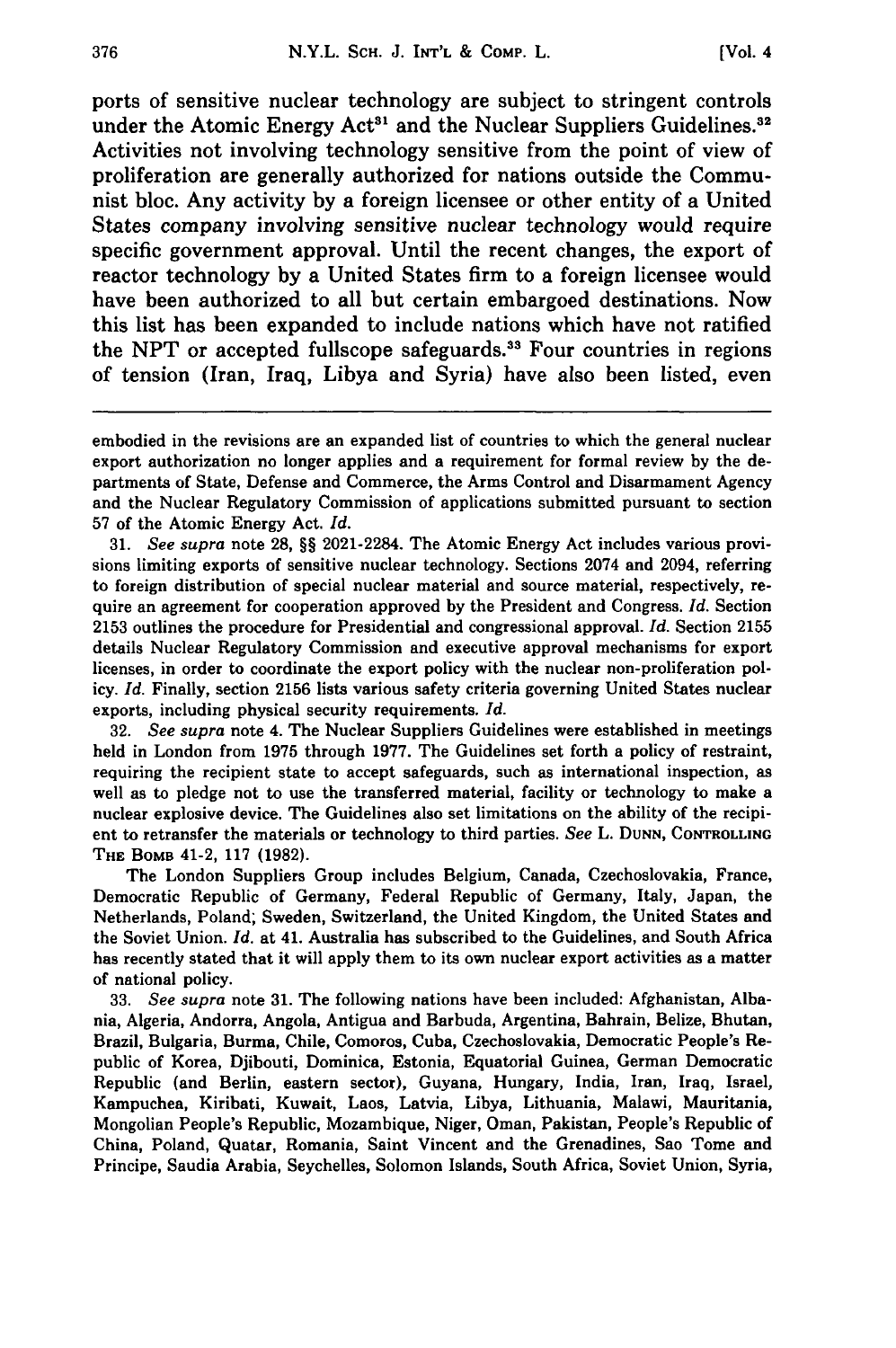though they are NPT signatories.<sup>34</sup> In the latter case, specific authorization again is needed before such non-sensitive technology can be exported.

We believe this revision will provide us with a prior opportunity to review technology exports and is consistent with our efforts to provide an incentive for countries to ratify the **NPT** or accept fullscope safeguards. It also meets concerns which have been expressed that general authorizations might permit the export of reactor technology to a country of significant proliferation risk.

We have also been working very closely with the principal supplier states to assure that nuclear trade is subject to effective conditions and controls. We have deliberately avoided highly visible steps such as a formal reconvening of the so-called London Suppliers Group because we do not believe this would contribute to our objective of further strengthening nuclear export controls. The London Suppliers Group has been characterized by some developing countries as an effort by a cartel of advanced nuclear states to set unilaterally the rules of international nuclear trade, depriving developing countries of needed nuclear technology.<sup>35</sup> These charges are groundless; however, other suppliers are sensitive about steps which could be construed as a concerted action on the part of the principal exporting states. We, therefore, believe diplomatic exchanges and bilateral discussion are a more effective means of strengthening non-proliferation controls on nuclear exports.

In particular, a so-called Trigger List was established by parties to the NPT in order to carry out their obligations under article III of the treaty.36 The Trigger List is implemented by the 21-member Non-Proliferation Treaty Exporter's Committee, also known as the Zangger Committee, after its Swiss chairman. The London Suppliers Guidelines established an expanded Trigger List to include exports of sensitive nuclear technology.<sup>37</sup> These lists have been generally effective in assuring that significant nuclear exports are not being made to unsafeguarded programs. Many items on the list, however, are quite gen-

Tanzania, Uganda, United Arab Emirates, Vanuatu, Vietnam, Yemen Arab Republic, Zambia and Zimbabwe. *Id.*

<sup>34.</sup> *Id.*

<sup>35.</sup> One critic, Rikhi Jaipal, India's permanent representative to the United Nations, has characterized current non-proliferation policies as atomic apartheid and nuclear colonialism, creating severe handicaps for developing nations. *See* **NONPROLIFERATION AND U.S. FOREIGN POLICY 107** (M. Yager ed. **1980).**

**<sup>36.</sup>** The Trigger List includes items of gray market nuclear materials and components usable for civilian or military purposes, such as frequency inverters and other electrical components. *See* **DUNN** *supra* note **32,** at **102-3.**

**<sup>37.</sup>** *See* **IAEA** Doc. INFCIRC/254 **(1978).**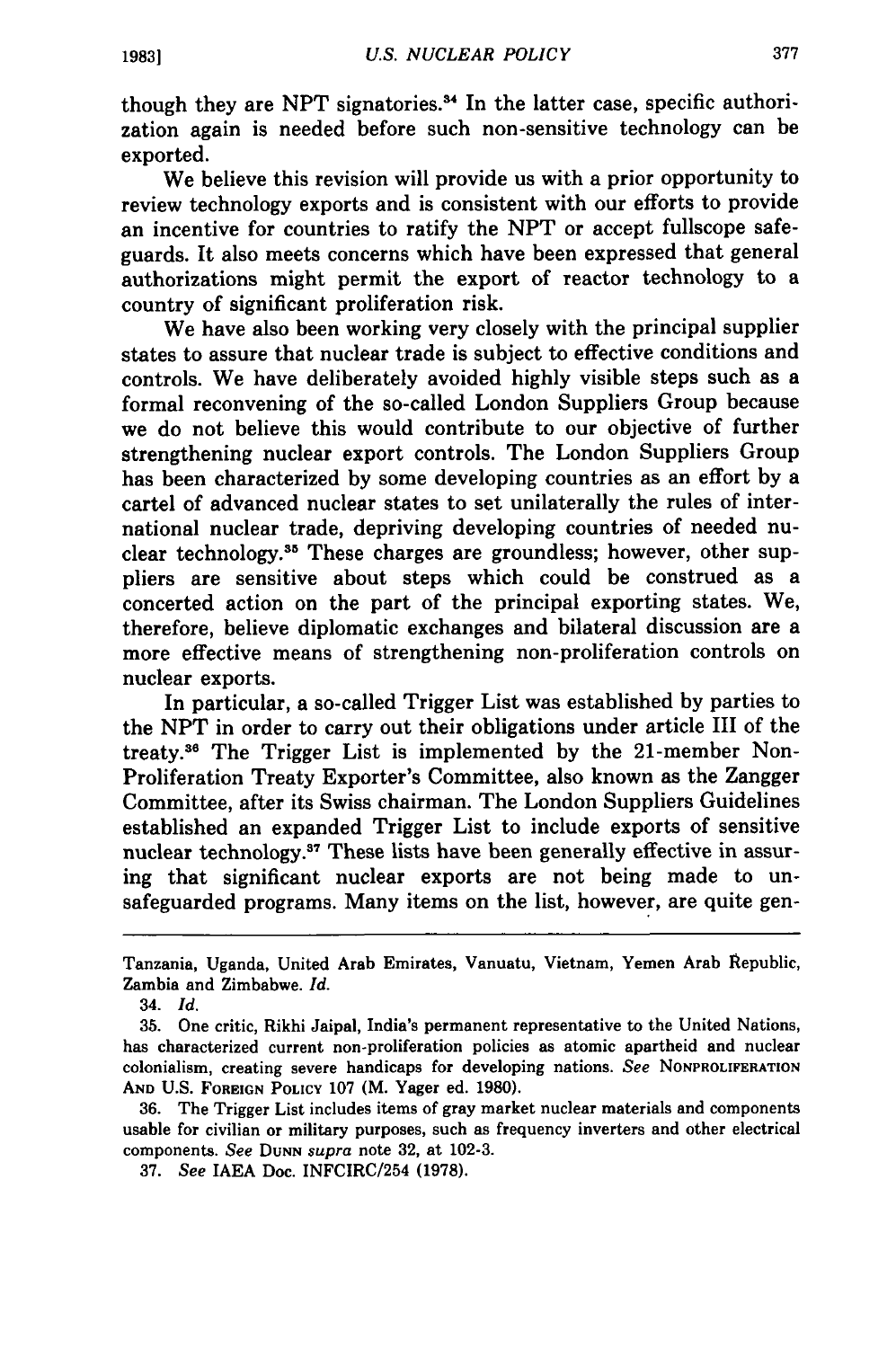eral. There is a need to clarify and make more precise the particular equipment belonging on these lists, to prevent evasion of controls **by** duplicitous purchasing strategies **by** potential proliferators. Moreover, certain dual-use items which do not fall on any list should be subject to export controls to assure that they go only to safeguarded nuclear facilities. We have taken important initiatives on both these fronts. Specifically, on January 24, 1984, members of the Zangger Committee exchanged formal diplomatic notes in Vienna which implemented an agreement to add several items to the list for gas centrifuge uranium enrichment-a technology which can produce weapons material.<sup>38</sup> This significant non-proliferation advance will make it more difficult for nations of proliferation risk to obtain items which might be diverted to an unsafeguarded enrichment facility using the centrifuge process. **I** led the inter-agency **U.S.** negotiating team in these discussions, which involved some two years of effort with twenty-one other governments.<sup>39</sup>

Another action we have taken is promoting more widespread acceptance of fullscope safeguards. The **NNPA** requires that non-nuclear weapons states have all their peaceful nuclear facilities under **IAEA** safeguards as a condition of United States nuclear exports.<sup>40</sup> In addition, the President's non-proliferation message of July **1981** stated that we would continue to urge other suppliers to require such fullscope or comprehensive safeguards as a condition of any significant new sup**ply.<sup>4</sup> '** Though several other nuclear exporters are reluctant to adopt this requirement for their exports until all suppliers do the same, we have been stressing the importance of comprehensive safeguards to the non-proliferation regime. This is a difficult and challenging area, but we hope to make progress and will continue to use our diplomatic re-

**<sup>38.</sup>** *See* **IAEA** Doc. INFCIRC/209 (1974).

**<sup>39.</sup>** The members of the Zangger Committee include Austria, Australia, Belgium, Canada, Czechoslovakia, Denmark, Finland, German Democratic Republic, Federal Republic of Germany, Italy, Ireland, Japan, Luxembourg, Netherlands, Norway, Poland, Sweden, Switzerland, United Kingdom, **U.S.A.** and **U.S.S.R.**

<sup>40. 22</sup> **U.S.C.** § **3223(d).**

In negotiating the binding international undertakings **. . .** the President shall **...** seek to ensure that the benefits of such undertakings are available to nonnuclear-weapon states only if such states accept **IAEA** safeguards on all their peaceful nuclear activities, do not manufacture or otherwise acquire any nuclear explosive device, do not establish any new enrichment or reprocessing facilities **...** and place such existing facilities under effective international auspices and

inspection.

*Id.*

<sup>41.</sup> *See* N.Y. Times *supra* note **8.** President Reagan also stressed that he would endeavor to inhibit unauthorized transfers of nuclear materials, strengthen the International Atomic Energy Agency and encourage the generation of bilateral and multilateral agreements for combating the risks of proliferation. *Id.*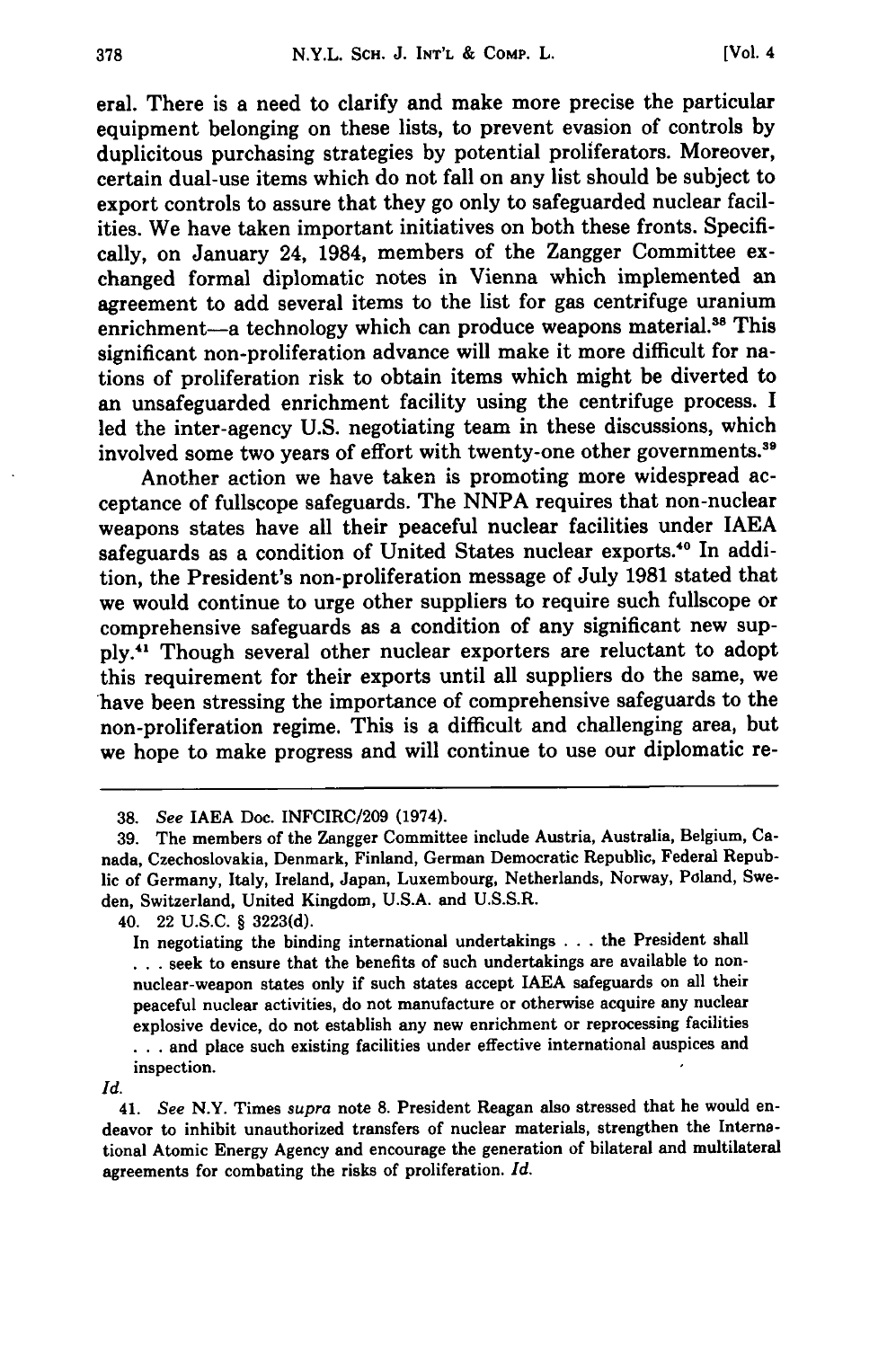sources to gain wider acceptance of this critical non-proliferation norm.

Finally, President Reagan's non-proliferation statement made clear that "the United States will view a material violation of [the Treaty of Tlatelolco or the **NPT]** or an international safeguards agreement as having profound consequences for international order and United States bilateral relations and also view any nuclear explosion **by** a non-nuclear weapon state with grave concern.""2 **Of** course, the United States response would have to be tailored to our particular relationship with the country in question. Nevertheless, it is important that we and others make clear that our bilateral relations would be substantially disrupted **by** any such nuclear misconduct. We have done so and will continue to do so. We are also developing approaches to a multilateral sanctions regime for nuclear proliferation events. I am acutely aware of the difficulties in establishing and implementing any agreed set of international sanctions no matter how broad the consensus is that certain kinds of conduct should be sanctioned. For violations of international safeguards there is already a procedure under article XII of the Statute of the International Atomic Energy Agency for concerted action by IAEA members.<sup>43</sup> That procedure, involving referral to the United Nations Security Council, however, has never been utilized and could well be cumbersome in practice. Despite these difficulties, the damage to world public order which would result from an event such as the detonation of a nuclear device **by** a non-nuclear weapon state or a violation of international safeguards makes it **highly** desirable that some effort be made to establish a sanctions policy which can help to deter those who might be tempted to develop nuclear explosives.

In conclusion, I would emphasize again the crucial importance placed **by** this Administration on restraining the spread of nuclear weapons, a policy objective shared **by** all administrations since the dawn of the nuclear age. We believe that the concrete steps we are taking, and will continue to take, can make significant progress in this difficult field.

<sup>42.</sup> *Id.*

<sup>43.</sup> *See supra* note 2, art. XII. Article XII sets forth the following rights, responsibilities and safeguards: to examine the equipment or facility; to require the observance of health and safety measures; to require recordkeeping; to receive progress reports; to approve the means for chemical processing of irradiated material; to send inspectors and to suspend or terminate assistance in the event of noncompliance. In addition, the Agency is required to take remedial action forthwith to correct any noncompliance or failure to take adequate safety measures. Finally, the Agency has the discretionary power to call for the return of materials and equipment made available to the recipient member or to suspend the noncomplying member. *Id.*